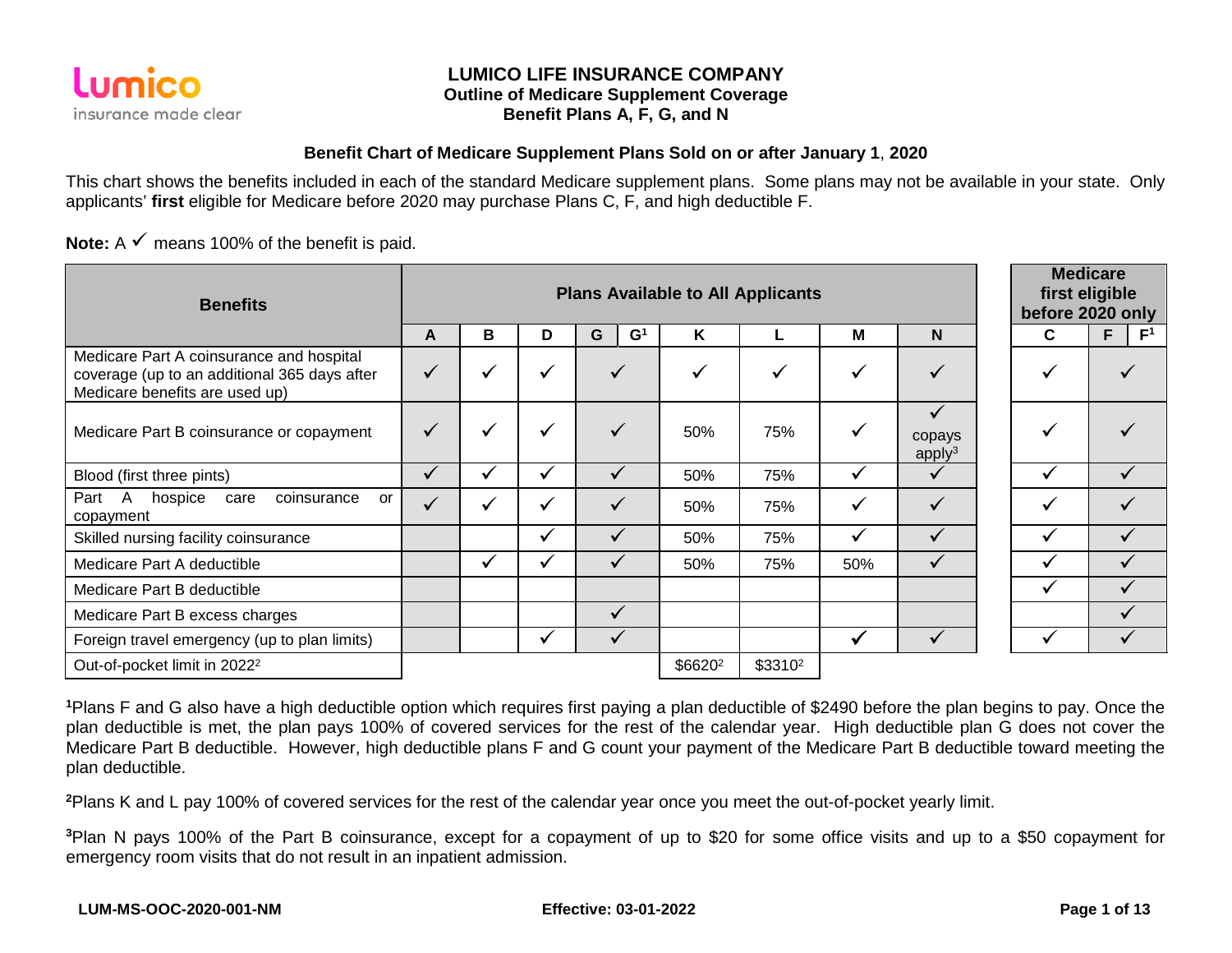# **NEW MEXICO Standard Plans MALE Rates - ANNUAL**

**FOR USE IN ZIP CODES: 871**

|                     |        |        | <b>Preferred</b> |        |                     |        | <b>Standard</b> |        |        |
|---------------------|--------|--------|------------------|--------|---------------------|--------|-----------------|--------|--------|
| <b>Attained Age</b> | Plan A | Plan F | Plan G           | Plan N | <b>Attained Age</b> | Plan A | Plan F          | Plan G | Plan N |
| 65                  | 1,345  | 1,704  | 1,372            | 1,091  | 65                  | 1,495  | 1,893           | 1,526  | 1,211  |
| 66                  | 1,345  | 1,704  | 1,372            | 1,091  | 66                  | 1,495  | 1,893           | 1,526  | 1,211  |
| 67                  | 1,345  | 1,756  | 1,372            | 1,091  | 67                  | 1,495  | 1,951           | 1,526  | 1,211  |
| 68                  | 1,385  | 1,809  | 1,413            | 1,122  | 68                  | 1,538  | 2,010           | 1,571  | 1,247  |
| 69                  | 1,426  | 1,862  | 1,455            | 1,156  | 69                  | 1,585  | 2,071           | 1,617  | 1,286  |
| 70                  | 1,469  | 1,919  | 1,500            | 1,191  | 70                  | 1,632  | 2,133           | 1,666  | 1,323  |
| 71                  | 1,512  | 1,976  | 1,544            | 1,227  | 71                  | 1,681  | 2,196           | 1,716  | 1,363  |
| 72                  | 1,559  | 2,036  | 1,592            | 1,264  | 72                  | 1,731  | 2,262           | 1,768  | 1,405  |
| 73                  | 1,605  | 2,098  | 1,638            | 1,302  | 73                  | 1,783  | 2,331           | 1,820  | 1,446  |
| 74                  | 1,652  | 2,160  | 1,688            | 1,341  | 74                  | 1,836  | 2,399           | 1,875  | 1,489  |
| 75                  | 1,710  | 2,236  | 1,747            | 1,388  | 75                  | 1,901  | 2,483           | 1,941  | 1,541  |
| 76                  | 1,769  | 2,315  | 1,808            | 1,437  | 76                  | 1,967  | 2,570           | 2,009  | 1,594  |
| 77                  | 1,831  | 2,395  | 1,871            | 1,487  | 77                  | 2,036  | 2,660           | 2,079  | 1,650  |
| 78                  | 1,895  | 2,479  | 1,936            | 1,539  | 78                  | 2,108  | 2,753           | 2,152  | 1,708  |
| 79                  | 1,961  | 2,566  | 2,005            | 1,593  | 79                  | 2,181  | 2,849           | 2,227  | 1,768  |
| 80                  | 2,030  | 2,656  | 2,075            | 1,648  | 80                  | 2,258  | 2,948           | 2,304  | 1,830  |
| 81                  | 2,101  | 2,749  | 2,147            | 1,706  | 81                  | 2,337  | 3,051           | 2,385  | 1,893  |
| 82                  | 2,174  | 2,844  | 2,223            | 1,766  | 82                  | 2,419  | 3,158           | 2,469  | 1,960  |
| 83                  | 2,250  | 2,944  | 2,300            | 1,828  | 83                  | 2,503  | 3,269           | 2,555  | 2,029  |
| 84                  | 2,329  | 3,047  | 2,381            | 1,891  | 84                  | 2,591  | 3,384           | 2,645  | 2,099  |
| 85                  | 2,410  | 3,154  | 2,464            | 1,958  | 85                  | 2,682  | 3,502           | 2,738  | 2,173  |
| 86                  | 2,495  | 3,264  | 2,551            | 2,027  | 86                  | 2,776  | 3,624           | 2,833  | 2,249  |
| 87                  | 2,583  | 3,378  | 2,641            | 2,097  | 87                  | 2,873  | 3,751           | 2,932  | 2,328  |
| 88                  | 2,674  | 3,497  | 2,733            | 2,171  | 88                  | 2,974  | 3,882           | 3,035  | 2,409  |
| 89                  | 2,768  | 3,619  | 2,829            | 2,247  | 89                  | 3,078  | 4,018           | 3,141  | 2,493  |
| 90                  | 2,865  | 3,745  | 2,928            | 2,326  | 90                  | 3,186  | 4,159           | 3,251  | 2,580  |
| 91                  | 2,965  | 3,876  | 3,031            | 2,407  | 91                  | 3,297  | 4,304           | 3,365  | 2,671  |
| 92                  | 3,069  | 4,011  | 3,137            | 2,491  | 92                  | 3,412  | 4,454           | 3,484  | 2,764  |
| 93                  | 3,176  | 4,152  | 3,247            | 2,578  | 93                  | 3,531  | 4,610           | 3,606  | 2,861  |
| 94                  | 3,287  | 4,297  | 3,361            | 2,669  | 94                  | 3,654  | 4,771           | 3,732  | 2,961  |
| 95                  | 3,402  | 4,447  | 3,479            | 2,762  | 95                  | 3,782  | 4,938           | 3,863  | 3,064  |
| 96                  | 3,521  | 4,603  | 3,600            | 2,859  | 96                  | 3,914  | 5,111           | 3,998  | 3,171  |
| 97                  | 3,644  | 4,764  | 3,726            | 2,959  | 97                  | 4,052  | 5,289           | 4,138  | 3,282  |
| 98                  | 3,771  | 4,931  | 3,857            | 3,063  | 98                  | 4,193  | 5,474           | 4,283  | 3,397  |
| 99                  | 3,903  | 5,104  | 3,991            | 3,169  | 99                  | 4,339  | 5,666           | 4,433  | 3,515  |

Modal Factors: Semi Annual: 0.5000 Quarterly: 0.25000 Monthly: Divide by 12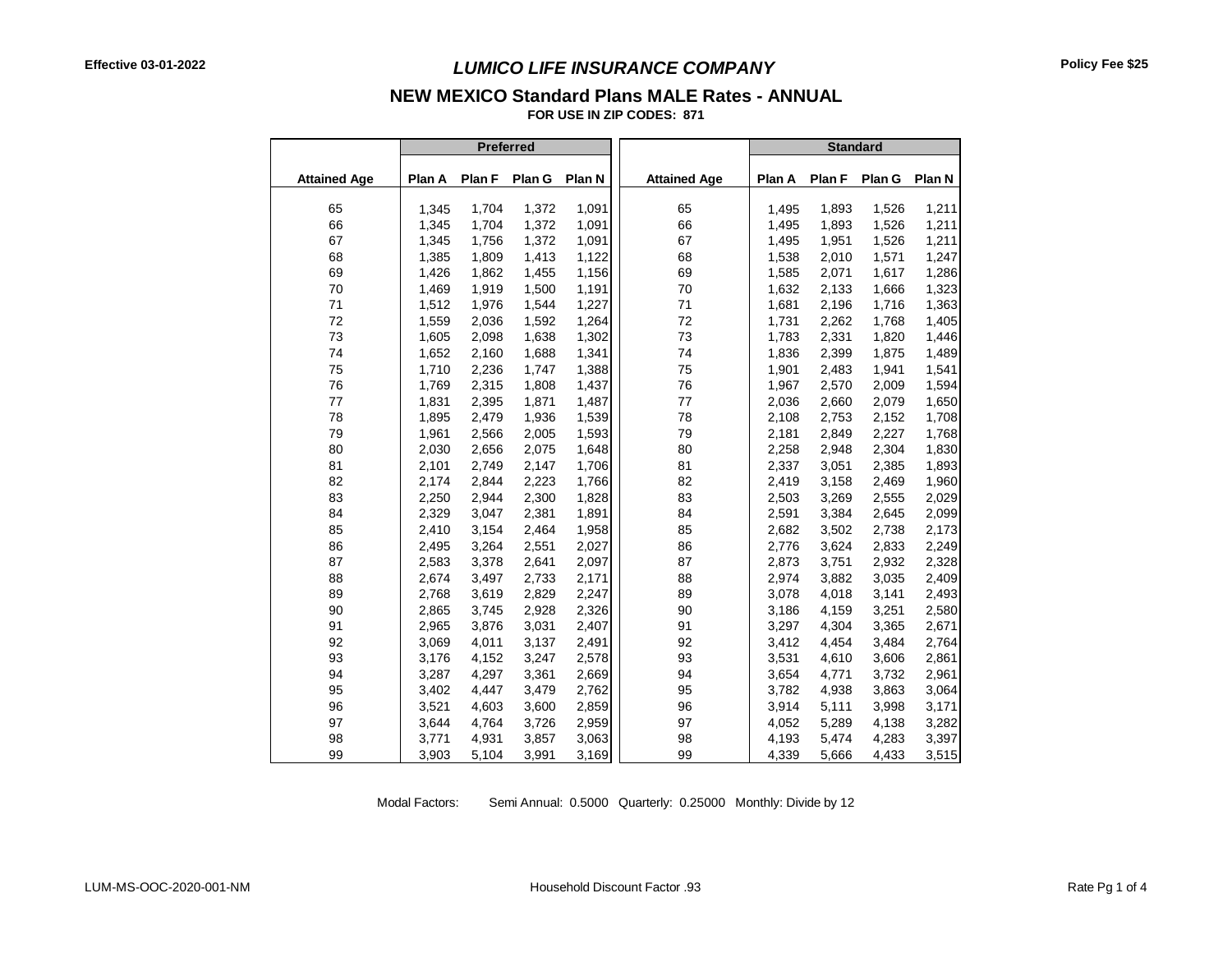#### **NEW MEXICO Standard Plans MALE Rates - ANNUAL**

**FOR USE IN ZIP CODES: ALL EXCEPT 871**

|                     |        | <b>Preferred</b> |        |        |                     |        | <b>Standard</b> |        |        |
|---------------------|--------|------------------|--------|--------|---------------------|--------|-----------------|--------|--------|
| <b>Attained Age</b> | Plan A | Plan F           | Plan G | Plan N | <b>Attained Age</b> | Plan A | Plan F          | Plan G | Plan N |
| 65                  | 1,262  | 1,600            | 1,288  | 1,024  | 65                  | 1,403  | 1,777           | 1,432  | 1,137  |
| 66                  | 1,262  | 1,600            | 1,288  | 1,024  | 66                  | 1,403  | 1,777           | 1,432  | 1,137  |
| 67                  | 1,262  | 1,649            | 1,288  | 1,024  | 67                  | 1,403  | 1,832           | 1,432  | 1,137  |
| 68                  | 1,300  | 1,698            | 1,326  | 1,053  | 68                  | 1,444  | 1,887           | 1,474  | 1,170  |
| 69                  | 1,339  | 1,748            | 1,366  | 1,086  | 69                  | 1,488  | 1,944           | 1,518  | 1,207  |
| 70                  | 1,379  | 1,801            | 1,408  | 1,118  | 70                  | 1,532  | 2,002           | 1,564  | 1,242  |
| 71                  | 1,420  | 1,855            | 1,450  | 1,152  | 71                  | 1,578  | 2,062           | 1,611  | 1,280  |
| 72                  | 1,463  | 1,911            | 1,495  | 1,187  | 72                  | 1,625  | 2,124           | 1,660  | 1,319  |
| 73                  | 1,507  | 1,969            | 1,538  | 1,223  | 73                  | 1,673  | 2,188           | 1,709  | 1,358  |
| 74                  | 1,551  | 2,028            | 1,584  | 1,259  | 74                  | 1,724  | 2,252           | 1,761  | 1,397  |
| 75                  | 1,605  | 2,099            | 1,640  | 1,303  | 75                  | 1,784  | 2,331           | 1,822  | 1,446  |
| 76                  | 1,661  | 2,173            | 1,697  | 1,349  | 76                  | 1,847  | 2,413           | 1,886  | 1,497  |
| 77                  | 1,719  | 2,249            | 1,757  | 1,396  | 77                  | 1,911  | 2,497           | 1,952  | 1,549  |
| 78                  | 1,779  | 2,327            | 1,818  | 1,444  | 78                  | 1,979  | 2,584           | 2,020  | 1,604  |
| 79                  | 1,841  | 2,409            | 1,882  | 1,495  | 79                  | 2,048  | 2,674           | 2,091  | 1,660  |
| 80                  | 1,906  | 2,493            | 1,948  | 1,547  | 80                  | 2,120  | 2,768           | 2,163  | 1,718  |
| 81                  | 1,972  | 2,580            | 2,016  | 1,602  | 81                  | 2,194  | 2,865           | 2,239  | 1,777  |
| 82                  | 2,041  | 2,670            | 2,087  | 1,658  | 82                  | 2,270  | 2,965           | 2,317  | 1,840  |
| 83                  | 2,112  | 2,764            | 2,159  | 1,716  | 83                  | 2,350  | 3,069           | 2,399  | 1,904  |
| 84                  | 2,186  | 2,861            | 2,235  | 1,776  | 84                  | 2,432  | 3,176           | 2,483  | 1,971  |
| 85                  | 2,263  | 2,961            | 2,314  | 1,838  | 85                  | 2,518  | 3,287           | 2,570  | 2,040  |
| 86                  | 2,342  | 3,065            | 2,395  | 1,903  | 86                  | 2,606  | 3,402           | 2,660  | 2,111  |
| 87                  | 2,425  | 3,172            | 2,479  | 1,969  | 87                  | 2,697  | 3,521           | 2,753  | 2,185  |
| 88                  | 2,510  | 3,282            | 2,566  | 2,038  | 88                  | 2,792  | 3,644           | 2,849  | 2,261  |
| 89                  | 2,598  | 3,397            | 2,656  | 2,110  | 89                  | 2,889  | 3,772           | 2,949  | 2,340  |
| 90                  | 2,689  | 3,516            | 2,749  | 2,183  | 90                  | 2,991  | 3,904           | 3,052  | 2,422  |
| 91                  | 2,783  | 3,639            | 2,846  | 2,260  | 91                  | 3,095  | 4,041           | 3,159  | 2,507  |
| 92                  | 2,881  | 3,766            | 2,945  | 2,339  | 92                  | 3,203  | 4,182           | 3,270  | 2,594  |
| 93                  | 2,981  | 3,897            | 3,048  | 2,421  | 93                  | 3,315  | 4,328           | 3,385  | 2,685  |
| 94                  | 3,085  | 4,034            | 3,156  | 2,505  | 94                  | 3,430  | 4,479           | 3,504  | 2,779  |
| 95                  | 3,193  | 4,175            | 3,266  | 2,593  | 95                  | 3,551  | 4,636           | 3,626  | 2,877  |
| 96                  | 3,305  | 4,321            | 3,379  | 2,684  | 96                  | 3,675  | 4,798           | 3,754  | 2,977  |
| 97                  | 3,421  | 4,473            | 3,498  | 2,777  | 97                  | 3,804  | 4,965           | 3,885  | 3,081  |
| 98                  | 3,540  | 4,629            | 3,621  | 2,875  | 98                  | 3,936  | 5,139           | 4,020  | 3,189  |
| 99                  | 3,664  | 4,791            | 3,747  | 2,975  | 99                  | 4,074  | 5,319           | 4,161  | 3,300  |

Modal Factors: Semi Annual: 0.5000 Quarterly: 0.25000 Monthly: Divide by 12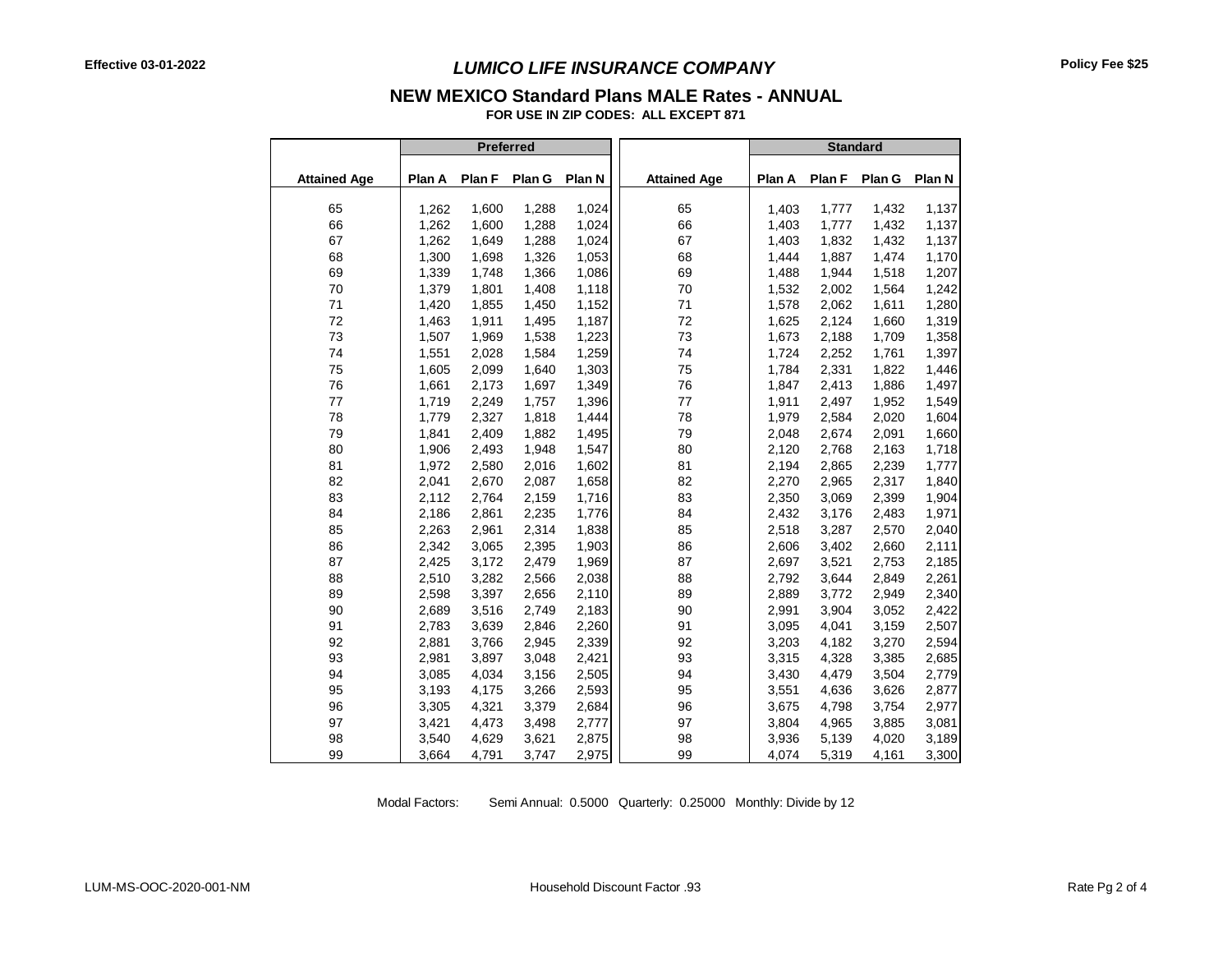|                     | Preferred |        |        |        |                     |        | <b>Standard</b> |        |        |
|---------------------|-----------|--------|--------|--------|---------------------|--------|-----------------|--------|--------|
| <b>Attained Age</b> | Plan A    | Plan F | Plan G | Plan N | <b>Attained Age</b> | Plan A | Plan F          | Plan G | Plan N |
|                     |           |        |        |        |                     |        |                 |        |        |
| 65                  | 1,200     | 1,520  | 1,226  | 973    | 65                  | 1,334  | 1,690           | 1,363  | 1,082  |
| 66                  | 1,200     | 1,520  | 1,226  | 973    | 66                  | 1,334  | 1,690           | 1,363  | 1,082  |
| 67                  | 1,200     | 1,568  | 1,226  | 973    | 67                  | 1,334  | 1,742           | 1,363  | 1,082  |
| 68                  | 1,237     | 1,615  | 1,262  | 1,003  | 68                  | 1,373  | 1,795           | 1,402  | 1,113  |
| 69                  | 1,273     | 1,663  | 1,299  | 1,032  | 69                  | 1,415  | 1,849           | 1,444  | 1,148  |
| 70                  | 1,311     | 1,713  | 1,339  | 1,063  | 70                  | 1,458  | 1,904           | 1,488  | 1,182  |
| 71                  | 1,351     | 1,764  | 1,379  | 1,096  | 71                  | 1,501  | 1,960           | 1,532  | 1,216  |
| 72                  | 1,391     | 1,818  | 1,421  | 1,128  | 72                  | 1,546  | 2,020           | 1,579  | 1,253  |
| 73                  | 1,432     | 1,872  | 1,463  | 1,162  | 73                  | 1,592  | 2,081           | 1,625  | 1,292  |
| 74                  | 1,476     | 1,929  | 1,506  | 1,197  | 74                  | 1,639  | 2,143           | 1,675  | 1,329  |
| 75                  | 1,527     | 1,997  | 1,559  | 1,239  | 75                  | 1,697  | 2,218           | 1,734  | 1,375  |
| 76                  | 1,581     | 2,066  | 1,614  | 1,282  | 76                  | 1,756  | 2,295           | 1,795  | 1,423  |
| 77                  | 1,636     | 2,139  | 1,670  | 1,327  | 77                  | 1,818  | 2,376           | 1,858  | 1,473  |
| 78                  | 1,694     | 2,214  | 1,729  | 1,373  | 78                  | 1,882  | 2,459           | 1,923  | 1,525  |
| 79                  | 1,753     | 2,291  | 1,789  | 1,421  | 79                  | 1,947  | 2,545           | 1,990  | 1,578  |
| 80                  | 1,815     | 2,371  | 1,851  | 1,471  | 80                  | 2,016  | 2,634           | 2,060  | 1,633  |
| 81                  | 1,878     | 2,454  | 1,916  | 1,523  | 81                  | 2,086  | 2,725           | 2,132  | 1,690  |
| 82                  | 1,944     | 2,540  | 1,983  | 1,576  | 82                  | 2,159  | 2,821           | 2,207  | 1,748  |
| 83                  | 2,012     | 2,628  | 2,053  | 1,631  | 83                  | 2,235  | 2,920           | 2,284  | 1,809  |
| 84                  | 2,082     | 2,720  | 2,124  | 1,688  | 84                  | 2,313  | 3,022           | 2,364  | 1,873  |
| 85                  | 2,155     | 2,815  | 2,198  | 1,746  | 85                  | 2,393  | 3,128           | 2,446  | 1,938  |
| 86                  | 2,231     | 2,914  | 2,275  | 1,807  | 86                  | 2,477  | 3,237           | 2,532  | 2,006  |
| 87                  | 2,308     | 3,016  | 2,354  | 1,871  | 87                  | 2,564  | 3,350           | 2,620  | 2,077  |
| 88                  | 2,389     | 3,122  | 2,437  | 1,936  | 88                  | 2,654  | 3,467           | 2,712  | 2,149  |
| 89                  | 2,473     | 3,231  | 2,523  | 2,004  | 89                  | 2,747  | 3,588           | 2,807  | 2,225  |
| 90                  | 2,560     | 3,344  | 2,611  | 2,075  | 90                  | 2,842  | 3,714           | 2,905  | 2,302  |
| 91                  | 2,650     | 3,461  | 2,703  | 2,147  | 91                  | 2,942  | 3,844           | 3,007  | 2,382  |
| 92                  | 2,743     | 3,582  | 2,798  | 2,223  | 92                  | 3,045  | 3,978           | 3,112  | 2,466  |
| 93                  | 2,838     | 3,708  | 2,896  | 2,300  | 93                  | 3,152  | 4,117           | 3,221  | 2,552  |
| 94                  | 2,937     | 3,838  | 2,996  | 2,380  | 94                  | 3,262  | 4,262           | 3,334  | 2,641  |
| 95                  | 3,040     | 3,972  | 3,101  | 2,464  | 95                  | 3,376  | 4,411           | 3,450  | 2,733  |
| 96                  | 3,146     | 4,111  | 3,210  | 2,550  | 96                  | 3,495  | 4,566           | 3,570  | 2,829  |
| 97                  | 3,256     | 4,256  | 3,323  | 2,639  | 97                  | 3,617  | 4,725           | 3,696  | 2,928  |
| 98                  | 3,370     | 4,405  | 3,439  | 2,731  | 98                  | 3,743  | 4,891           | 3,825  | 3,031  |
| 99                  | 3,488     | 4,559  | 3,559  | 2,827  | 99                  | 3,874  | 5,062           | 3,959  | 3,137  |

#### **FOR USE IN ZIP CODES: 871 NEW MEXICO Standard Plans FEMALE Rates - ANNUAL**

Modal Factors: Semi Annual: 0.5000 Quarterly: 0.25000 Monthly: Divide by 12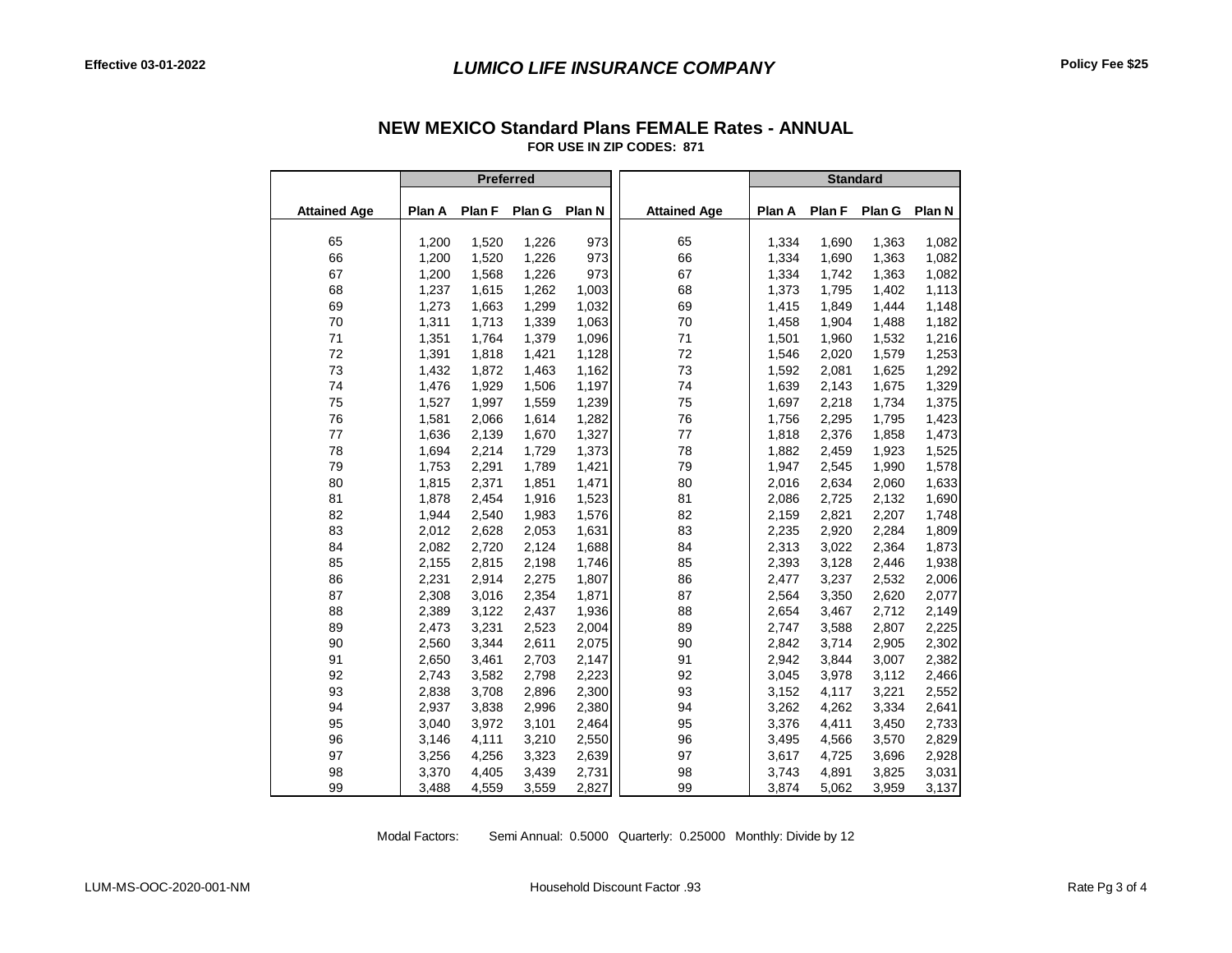|                     |                | Preferred      |                |        |                     |                | <b>Standard</b> |        |        |
|---------------------|----------------|----------------|----------------|--------|---------------------|----------------|-----------------|--------|--------|
|                     |                |                |                |        |                     |                |                 |        |        |
| <b>Attained Age</b> | Plan A         | Plan F         | Plan G         | Plan N | <b>Attained Age</b> | Plan A         | Plan F          | Plan G | Plan N |
| 65                  | 1,127          | 1,427          | 1,151          | 914    | 65                  | 1,253          | 1,586           | 1,279  | 1,016  |
| 66                  | 1,127          | 1,427          | 1,151          | 914    | 66                  | 1,253          | 1,586           | 1,279  | 1,016  |
| 67                  | 1,127          | 1,472          | 1,151          | 914    | 67                  | 1,253          | 1,636           | 1,279  | 1,016  |
| 68                  | 1.161          | 1,516          | 1,185          | 941    | 68                  | 1,289          | 1,685           | 1.317  | 1,045  |
| 69                  | 1,195          | 1,562          | 1,220          | 969    | 69                  | 1,329          | 1,736           | 1,356  | 1,077  |
| 70                  | 1,231          | 1,608          | 1,257          | 998    | 70                  | 1,368          | 1,787           | 1,397  | 1,110  |
| 71                  | 1,268          | 1,656          |                | 1,029  | 71                  | 1,409          | 1,840           | 1,438  | 1,142  |
| 72                  | 1,306          | 1,707          | 1,295<br>1,334 | 1,059  | 72                  | 1,452          | 1,896           | 1,482  | 1,177  |
| 73                  |                |                | 1,373          | 1,091  | 73                  |                |                 | 1,525  | 1,213  |
| 74                  | 1,345<br>1,385 | 1,758<br>1,811 | 1,414          | 1,123  | 74                  | 1,494<br>1,539 | 1,954<br>2,012  | 1,572  | 1,248  |
|                     | 1,434          | 1,874          |                |        |                     |                |                 | 1,628  |        |
| 75<br>76            | 1,484          |                | 1,464          | 1,163  | 75<br>76            | 1,593          | 2,082           |        | 1,291  |
|                     |                | 1,940          | 1,516          | 1,203  |                     | 1,649          | 2,155           | 1,685  | 1,336  |
| 77                  | 1,536          | 2,008          | 1,568          | 1,246  | 77                  | 1,707          | 2,231           | 1,744  | 1,383  |
| 78                  | 1,590          | 2,078          | 1,623          | 1,289  | 78                  | 1,766          | 2,308           | 1,805  | 1,432  |
| 79                  | 1,646          | 2,151          | 1,679          | 1,334  | 79                  | 1,828          | 2,389           | 1,869  | 1,481  |
| 80                  | 1,704          | 2,226          | 1,738          | 1,381  | 80                  | 1,892          | 2,472           | 1,934  | 1,533  |
| 81                  | 1,763          | 2,304          | 1,799          | 1,430  | 81                  | 1,959          | 2,559           | 2.002  | 1,586  |
| 82                  | 1,825          | 2,384          | 1,862          | 1,479  | 82                  | 2,027          | 2,649           | 2,071  | 1,641  |
| 83                  | 1,889          | 2,468          | 1,927          | 1,531  | 83                  | 2,098          | 2,741           | 2,144  | 1,698  |
| 84                  | 1,955          | 2,554          | 1,994          | 1,584  | 84                  | 2,171          | 2,837           | 2,219  | 1,758  |
| 85                  | 2,023          | 2,643          | 2,064          | 1,639  | 85                  | 2,247          | 2,937           | 2,296  | 1,820  |
| 86                  | 2,094          | 2,736          | 2,136          | 1,696  | 86                  | 2,325          | 3,039           | 2,377  | 1,883  |
| 87                  | 2,167          | 2,831          | 2,210          | 1,756  | 87                  | 2,407          | 3,145           | 2,460  | 1,949  |
| 88                  | 2,243          | 2,931          | 2,288          | 1,818  | 88                  | 2,491          | 3,255           | 2,546  | 2,018  |
| 89                  | 2,322          | 3,033          | 2,368          | 1,881  | 89                  | 2,578          | 3,369           | 2,635  | 2,088  |
| 90                  | 2,403          | 3,139          | 2,451          | 1,948  | 90                  | 2,668          | 3,486           | 2,727  | 2,161  |
| 91                  | 2,487          | 3,249          | 2,537          | 2,016  | 91                  | 2,762          | 3,608           | 2,823  | 2,237  |
| 92                  | 2,575          | 3,363          | 2,626          | 2,087  | 92                  | 2,859          | 3,734           | 2,921  | 2,315  |
| 93                  | 2,665          | 3,481          | 2,718          | 2,159  | 93                  | 2,959          | 3,865           | 3,023  | 2,396  |
| 94                  | 2,758          | 3,603          | 2,813          | 2,235  | 94                  | 3,063          | 4,001           | 3,130  | 2,479  |
| 95                  | 2,854          | 3,729          | 2,912          | 2,313  | 95                  | 3,170          | 4,141           | 3,239  | 2,566  |
| 96                  | 2,954          | 3,860          | 3,014          | 2,394  | 96                  | 3,281          | 4,286           | 3,352  | 2,656  |
| 97                  | 3,057          | 3,995          | 3,119          | 2,478  | 97                  | 3,395          | 4,436           | 3,469  | 2,749  |
| 98                  | 3,164          | 4,135          | 3,228          | 2,564  | 98                  | 3,514          | 4,591           | 3,591  | 2,846  |
| 99                  | 3,275          | 4,280          | 3,341          | 2,654  | 99                  | 3,637          | 4,752           | 3,716  | 2,945  |

#### **FOR USE IN ZIP CODES: ALL EXCEPT 871 NEW MEXICO Standard Plans FEMALE Rates - ANNUAL**

Modal Factors: Semi Annual: 0.5000 Quarterly: 0.25000 Monthly: Divide by 12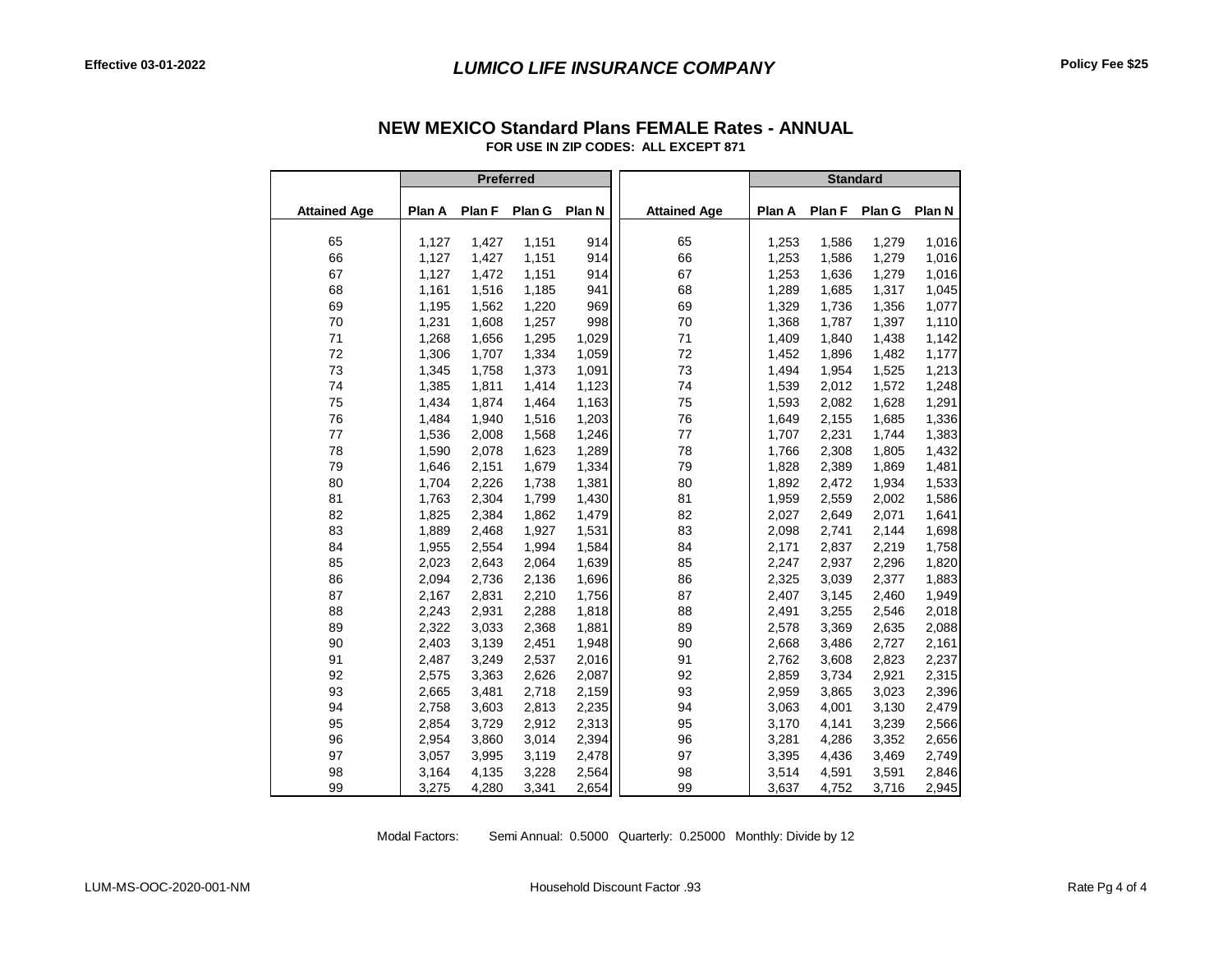### **PREMIUM INFORMATION**

Lumico Life Insurance Company may change your premium on any premium due date if a new table of rates is applicable to the policy. The change in the table of rates will apply to all covered persons in the same class. Class is defined as attained age, gender, underwriting class, state of issue, and your most recent zip code of residence in the state of issue. Premiums are based on your attained age and will change on your policy anniversary date. You will be given at least sixty (60) days advance written notice if a new table of rates is applicable to the Policy.

#### **DISCLOSURES**

Use this outline to compare benefits and premiums among policies.

#### **READ YOUR POLICY VERY CAREFULLY**

This is only an outline describing your policy's most important features. The policy is your insurance contract. You must read the policy itself to understand all of the rights and duties of both you and Lumico Life Insurance Company.

#### **RIGHT TO RETURN POLICY**

If you find that you are not satisfied with your policy, you may return it to: Lumico Life Insurance Company, Medicare Supplement Administration, P.O. Box 10875, Clearwater, Florida 33757-8875. If you send the policy back to us within 30 days after you receive it, we will treat the policy as if it had never been issued and return all of your payments, less any claims paid.

#### **POLICY REPLACEMENT**

If you are replacing another health insurance policy, do NOT cancel it until you have actually received your new policy and are sure you want to keep it.

#### **NOTICE**

This policy may not fully cover all of your medical costs. Neither Lumico Life Insurance Company nor its agents are connected with Medicare. This outline of coverage does not give all the details of Medicare coverage. Contact your local Social Security Office or consult *Medicare and You* for more details.

#### **COMPLETE ANSWERS ARE VERY IMPORTANT**

When you fill out the application for the new policy, be sure to answer truthfully and completely all questions about your medical and health history. Lumico Life Insurance Company may cancel your policy and refuse to pay any claims if you leave out or falsify important medical information.

**Review the application carefully before you sign it. Be certain that all information has been properly recorded. Please refer to your policy for details.**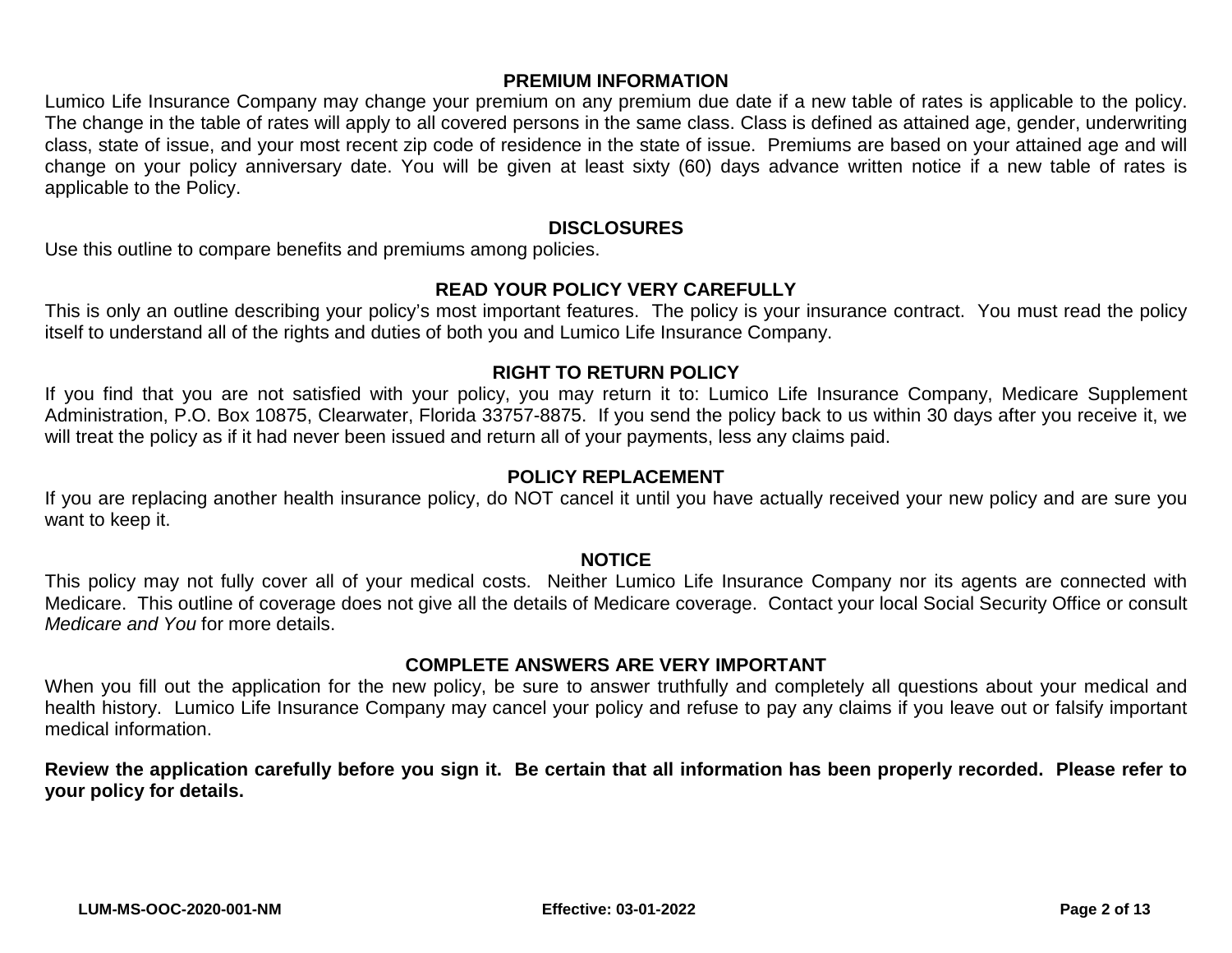#### **PLAN A**

### **MEDICARE (PART A) – HOSPITAL SERVICES – PER BENEFIT PERIOD**

\*A benefit period begins on the first day you receive service as an inpatient in a hospital and ends after you have been out of the hospital and have not received skilled care in any other facility for 60 days in a row.

| <b>SERVICES</b>                                                                                                                                                                                                                                                                                                                 | <b>MEDICARE PAYS</b>                                                                                  | <b>PLAN PAYS</b>                      | <b>YOU PAY</b>                           |
|---------------------------------------------------------------------------------------------------------------------------------------------------------------------------------------------------------------------------------------------------------------------------------------------------------------------------------|-------------------------------------------------------------------------------------------------------|---------------------------------------|------------------------------------------|
| <b>HOSPITALIZATION*</b><br>Semiprivate room and board, general nursing                                                                                                                                                                                                                                                          |                                                                                                       |                                       |                                          |
| and miscellaneous services and supplies<br>First 60 days<br>61 <sup>st</sup> thru 90 <sup>th</sup> day<br>91 <sup>st</sup> day and after:                                                                                                                                                                                       | All but \$1556<br>All but \$389 a day                                                                 | \$0<br>\$389 a day                    | \$1556 (Part A deductible)<br>\$0        |
| While using 60 lifetime reserve days<br>Once lifetime reserve days are used:                                                                                                                                                                                                                                                    | All but \$778 a day                                                                                   | \$778 a day                           | \$0                                      |
| - Additional 365 days                                                                                                                                                                                                                                                                                                           | \$0                                                                                                   | 100% of Medicare eligible<br>expenses | $$0**$                                   |
| Beyond the additional 365 days                                                                                                                                                                                                                                                                                                  | \$0                                                                                                   | \$0                                   | All costs                                |
| <b>SKILLED NURSING FACILITY CARE*</b><br>You must meet Medicare's requirements,<br>including having been in a hospital for at least<br>3 days and entered a Medicare-approved<br>facility within 30 days after leaving the hospital<br>First 20 days<br>$21^{st}$ thru 100 <sup>th</sup> day<br>101 <sup>st</sup> day and after | All approved amounts<br>All but \$194.50 a day<br>\$0                                                 | \$0<br>\$0<br>\$0                     | \$0<br>Up to \$194.50 a day<br>All costs |
| <b>BLOOD</b><br>First 3 pints<br><b>Additional amounts</b>                                                                                                                                                                                                                                                                      | \$0<br>100%                                                                                           | 3 pints<br>\$0                        | \$0<br>\$0                               |
| <b>HOSPICE CARE</b>                                                                                                                                                                                                                                                                                                             |                                                                                                       |                                       |                                          |
| You must meet Medicare's requirements,<br>including a doctor's certification of terminal<br>illness.                                                                                                                                                                                                                            | All but very limited co-<br>payment/coinsurance for<br>outpatient drugs and inpatient<br>respite care | Medicare copayment/coinsurance        | \$0                                      |

**\*\*NOTICE:** When your Medicare Part A hospital benefits are exhausted, the insurer stands in the place of Medicare and will pay whatever amount Medicare would have paid for up to an additional 365 days as provided in the policy's "Core Benefits." During this time the hospital is prohibited from billing you for the balance based on any difference between its billed charges and the amount Medicare would have paid.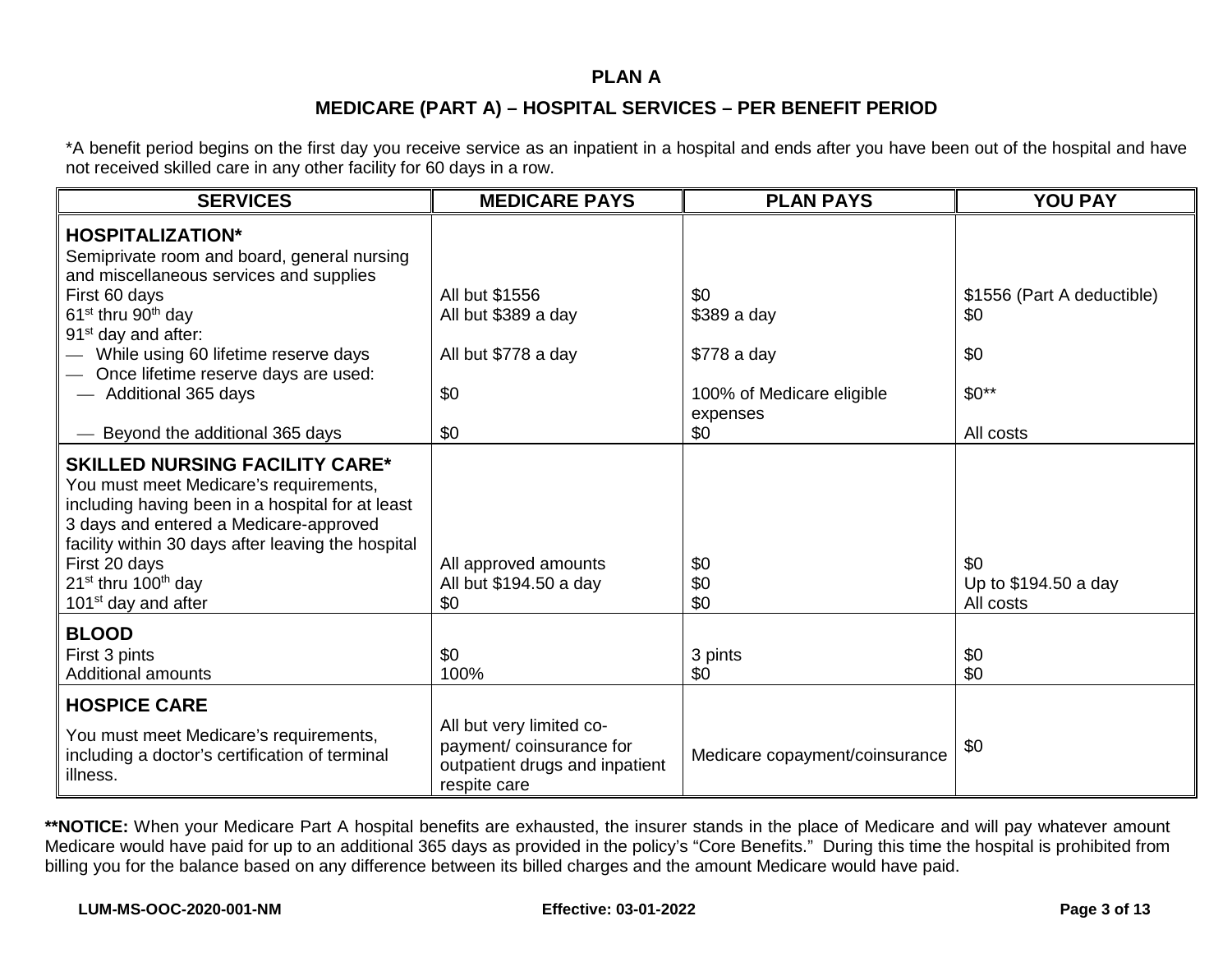## **PLAN A**

## **MEDICARE (PART B) – MEDICAL SERVICES – PER CALENDAR YEAR**

\*Once you have been billed \$233 of Medicare-approved amounts for covered services (which are noted with an asterisk), your Part B deductible will have been met for the calendar year.

| <b>SERVICES</b>                                | <b>MEDICARE PAYS</b> | <b>PLAN PAYS</b> | <b>YOU PAY</b>            |
|------------------------------------------------|----------------------|------------------|---------------------------|
| <b>MEDICAL EXPENSES -</b>                      |                      |                  |                           |
| IN OR OUT OF THE HOSPITAL AND                  |                      |                  |                           |
| <b>OUTPATIENT HOSPITAL TREATMENT, such as</b>  |                      |                  |                           |
| Physician's services, inpatient and outpatient |                      |                  |                           |
| medical and surgical services and supplies,    |                      |                  |                           |
| physical and speech therapy, diagnostic tests, |                      |                  |                           |
| durable medical equipment,                     |                      |                  |                           |
| First \$233 of Medicare                        |                      |                  |                           |
| Approved Amounts*                              | \$0                  | \$0              | \$233 (Part B deductible) |
| <b>Remainder of Medicare</b>                   |                      |                  |                           |
| <b>Approved Amounts</b>                        | Generally 80%        | Generally 20%    | \$0                       |
| <b>PART B EXCESS CHARGES</b>                   |                      |                  |                           |
| (Above Medicare Approved Amounts)              | \$0                  | \$0              | All costs                 |
| <b>BLOOD</b>                                   |                      |                  |                           |
| First 3 pints                                  | \$0                  | All costs        | \$0                       |
| Next \$233 of Medicare Approved Amounts*       | \$0                  | \$0              | \$233 (Part B deductible) |
| Remainder of Medicare Approved Amounts         | 80%                  | 20%              | \$0                       |
| <b>CLINICAL LABORATORY</b>                     |                      |                  |                           |
| <b>SERVICES - TESTS FOR DIAGNOSTIC</b>         |                      |                  |                           |
| <b>SERVICES</b>                                | 100%                 | \$0              | \$0                       |

### **PARTS A & B**

| <b>SERVICES</b>                                                                                | <b>MEDICARE PAYS</b> | <b>PLAN PAYS</b> | <b>YOU PAY</b>            |
|------------------------------------------------------------------------------------------------|----------------------|------------------|---------------------------|
| <b>HOME HEALTH CARE</b><br>MEDICARE APPROVED SERVICES                                          |                      |                  |                           |
| Medically necessary skilled care services and<br>medical supplies<br>Durable medical equipment | 100%                 | \$0              | \$0                       |
| First \$233 of Medicare Approved Amounts*<br><b>Remainder of Medicare</b>                      | \$0                  | \$0              | \$233 (Part B deductible) |
| <b>Approved Amounts</b>                                                                        | 80%                  | 20%              | \$0                       |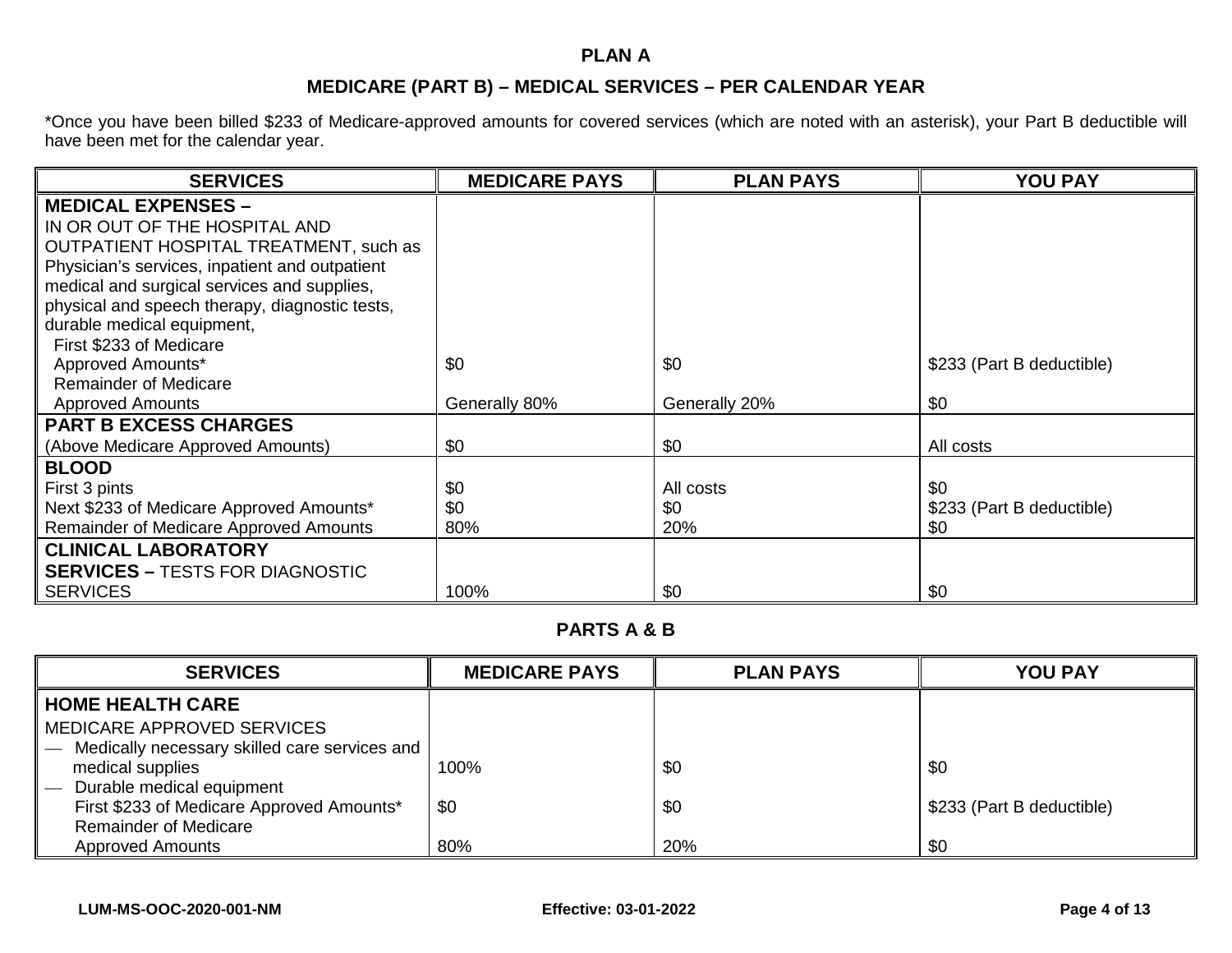### **PLAN F**

## **MEDICARE (PART A) – HOSPITAL SERVICES – PER BENEFIT PERIOD**

\*A benefit period begins on the first day you receive service as an inpatient in a hospital and ends after you have been out of the hospital and have not received skilled care in any other facility for 60 days in a row.

| <b>SERVICES</b>                             | <b>MEDICARE PAYS</b>             | <b>PLAN PAYS</b>                   | <b>YOU PAY</b> |
|---------------------------------------------|----------------------------------|------------------------------------|----------------|
| <b>HOSPITALIZATION*</b>                     |                                  |                                    |                |
| Semiprivate room and board, general         |                                  |                                    |                |
| nursing and miscellaneous services          |                                  |                                    |                |
| and supplies                                |                                  |                                    |                |
| First 60 days                               | All but \$1556                   | \$1556 (Part A deductible)         | \$0            |
| 61 <sup>st</sup> thru 90 <sup>th</sup> day  | All but \$389 a day              | $$389a$ day                        | \$0            |
| 91 <sup>st</sup> day and after:             |                                  |                                    |                |
| While using 60 lifetime reserve             |                                  |                                    |                |
| days                                        | All but \$778 a day              | \$778 a day                        | \$0            |
| Once lifetime reserve days are              |                                  |                                    |                |
| used:                                       |                                  |                                    |                |
| Additional 365 days                         | \$0                              | 100% of Medicare eligible expenses | $$0**$         |
| Beyond the additional                       |                                  |                                    |                |
| 365 days                                    | \$0                              | \$0                                | All costs      |
| <b>SKILLED NURSING FACILITY</b>             |                                  |                                    |                |
| <b>CARE*</b>                                |                                  |                                    |                |
| You must meet Medicare's                    |                                  |                                    |                |
| requirements, including having been         |                                  |                                    |                |
| in a hospital for at least 3 days and       |                                  |                                    |                |
| entered a Medicare-approved facility        |                                  |                                    |                |
| within 30 days after leaving the            |                                  |                                    |                |
| hospital                                    |                                  |                                    |                |
| First 20 days                               | All approved amounts             | \$0                                | \$0            |
| 21 <sup>st</sup> thru 100 <sup>th</sup> day | All but \$194.50 a day           | Up to \$194.50 a day               | \$0            |
| 101 <sup>st</sup> day and after             | \$0                              | \$0                                | All costs      |
| <b>BLOOD</b>                                |                                  |                                    |                |
| First 3 pints                               | \$0                              | 3 pints                            | \$0            |
| <b>Additional amounts</b>                   | 100%                             | \$0                                | \$0            |
| <b>HOSPICE CARE</b>                         |                                  |                                    |                |
| You must meet Medicare's                    | All but very limited copayment/  | Medicare                           | \$0            |
| requirements, including a doctor's          | coinsurance for outpatient drugs | copayment/coinsurance              |                |
| certification of terminal illness.          | and inpatient respite care       |                                    |                |

**\*\*NOTICE:** When your Medicare Part A hospital benefits are exhausted, the insurer stands in the place of Medicare and will pay whatever amount Medicare would have paid for up to an additional 365 days as provided in the policy's "Core Benefits." During this time the hospital is prohibited from billing you for the balance based on any difference between its billed charges and the amount Medicare would have paid.

**LUM-MS-OOC-2020-001-NM Effective: 03-01-2022 Page 5 of 13**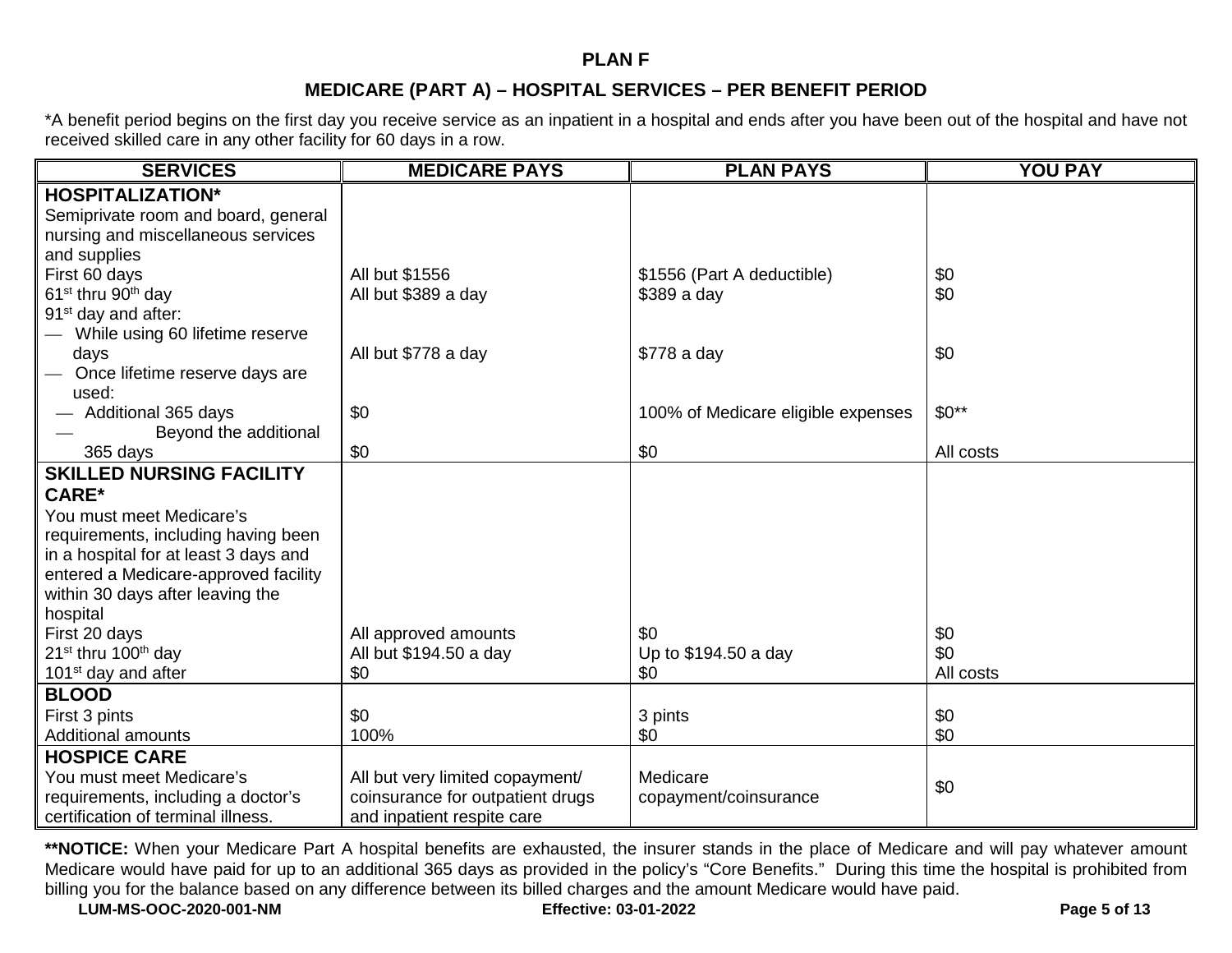## **PLAN F**

### **MEDICARE (PART B) – MEDICAL SERVICES – PER CALENDAR YEAR**

\*Once you have been billed \$233 of Medicare-approved amounts for covered services (which are noted with an asterisk), your Part B deductible will have been met for the calendar year.

| <b>SERVICES</b>                                                                                                                                                                                                                                                                                                                                                                                  | <b>MEDICARE PAYS</b> | <b>PLAN PAYS</b>                              | <b>YOU PAY</b>    |
|--------------------------------------------------------------------------------------------------------------------------------------------------------------------------------------------------------------------------------------------------------------------------------------------------------------------------------------------------------------------------------------------------|----------------------|-----------------------------------------------|-------------------|
| <b>MEDICAL EXPENSES -</b><br>IN OR OUT OF THE HOSPITAL AND<br>OUTPATIENT HOSPITAL TREATMENT,<br>such as Physician's services, inpatient and<br>outpatient medical and surgical services and<br>supplies, physical and speech therapy,<br>diagnostic tests, durable medical equipment,<br>First \$233 of Medicare<br>Approved Amounts*<br><b>Remainder of Medicare</b><br><b>Approved Amounts</b> | \$0<br>Generally 80% | \$233 (Part B deductible)<br>Generally 20%    | \$0<br>\$0        |
| <b>PART B EXCESS CHARGES</b><br>(Above Medicare Approved Amounts)                                                                                                                                                                                                                                                                                                                                | \$0                  | 100%                                          | \$0               |
| <b>BLOOD</b><br>First 3 pints<br>Next \$233 of Medicare Approved amounts*<br>Remainder of Medicare Approved amounts                                                                                                                                                                                                                                                                              | \$0<br>\$0<br>80%    | All costs<br>\$233 (Part B deductible)<br>20% | \$0<br>\$0<br>\$0 |
| <b>CLINICAL LABORATORY SERVICES -</b><br><b>TESTS FOR DIAGNOSTIC SERVICES</b>                                                                                                                                                                                                                                                                                                                    | 100%                 | \$0                                           | \$0               |

(continued)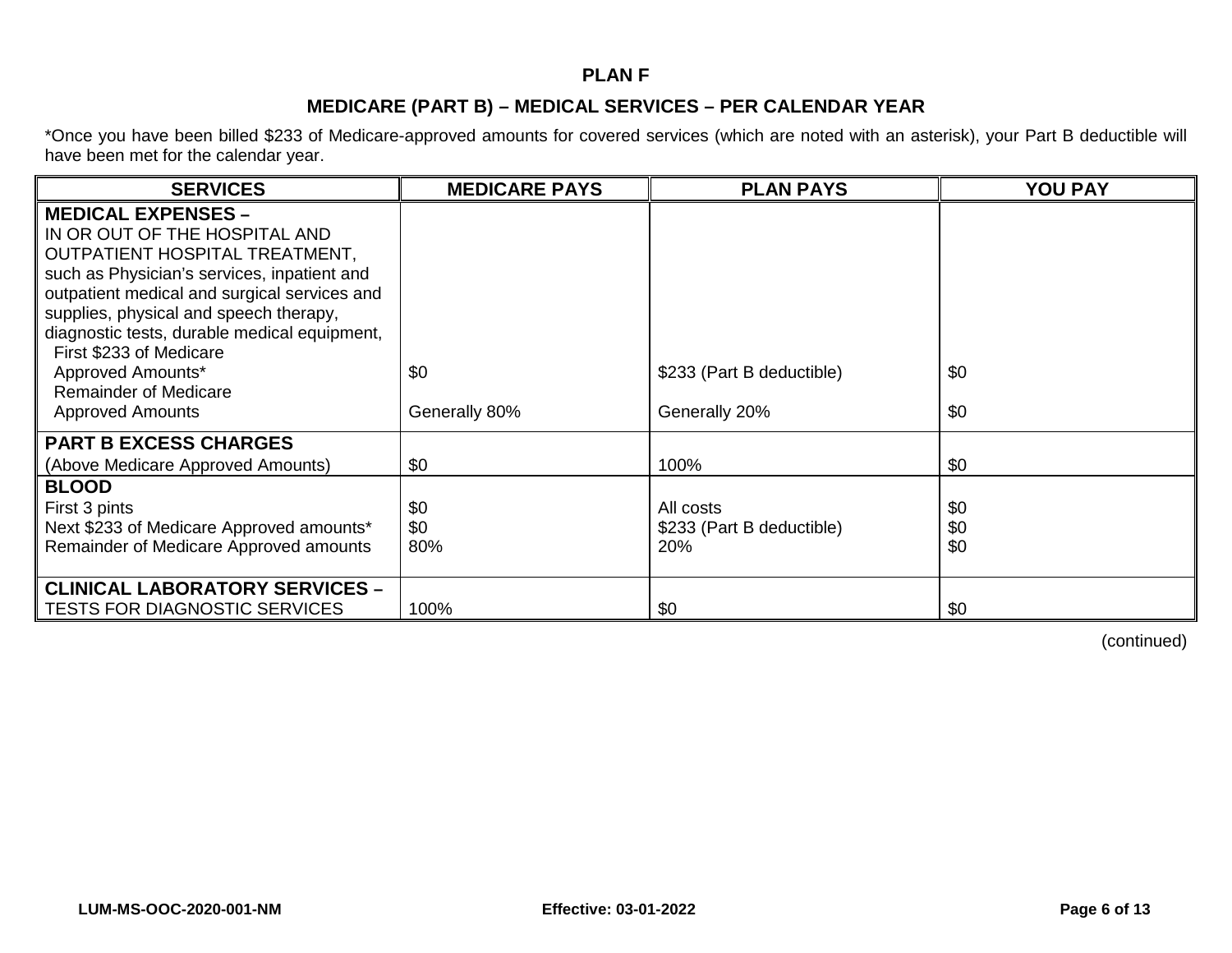## **PLAN F**

# **PARTS A & B**

| <b>SERVICES</b>                    | <b>MEDICARE PAYS</b> | <b>PLAN PAYS</b>          | <b>YOU PAY</b> |
|------------------------------------|----------------------|---------------------------|----------------|
| <b>HOME HEALTH CARE</b>            |                      |                           |                |
| MEDICARE APPROVED SERVICES         |                      |                           |                |
| Medically necessary skilled        |                      |                           |                |
| care services and medical supplies | 100%                 | \$0                       | \$0            |
| Durable medical equipment          |                      |                           |                |
| First \$233 of Medicare Approved   |                      |                           |                |
| Amounts*                           | \$0                  | \$233 (Part B deductible) | \$0            |
| <b>Remainder of Medicare</b>       |                      |                           |                |
| <b>Approved Amounts</b>            | 80%                  | 20%                       | \$0            |

## **OTHER BENEFITS – NOT COVERED BY MEDICARE**

| <b>SERVICES</b>                                | <b>MEDICARE PAYS</b> | <b>PLAN PAYS</b>                                 | <b>YOU PAY</b>                                        |
|------------------------------------------------|----------------------|--------------------------------------------------|-------------------------------------------------------|
| <b>FOREIGN TRAVEL - NOT</b>                    |                      |                                                  |                                                       |
| <b>COVERED BY MEDICARE</b>                     |                      |                                                  |                                                       |
| Medically necessary emergency care             |                      |                                                  |                                                       |
| services beginning during the first 60 days of |                      |                                                  |                                                       |
| each trip outside the USA                      |                      |                                                  |                                                       |
| First \$250 each calendar year                 | \$0                  | \$0                                              | \$250                                                 |
| Remainder of charges                           | \$0                  | 80% to a lifetime maximum benefit of<br>\$50,000 | 20% and amounts over the<br>\$50,000 lifetime maximum |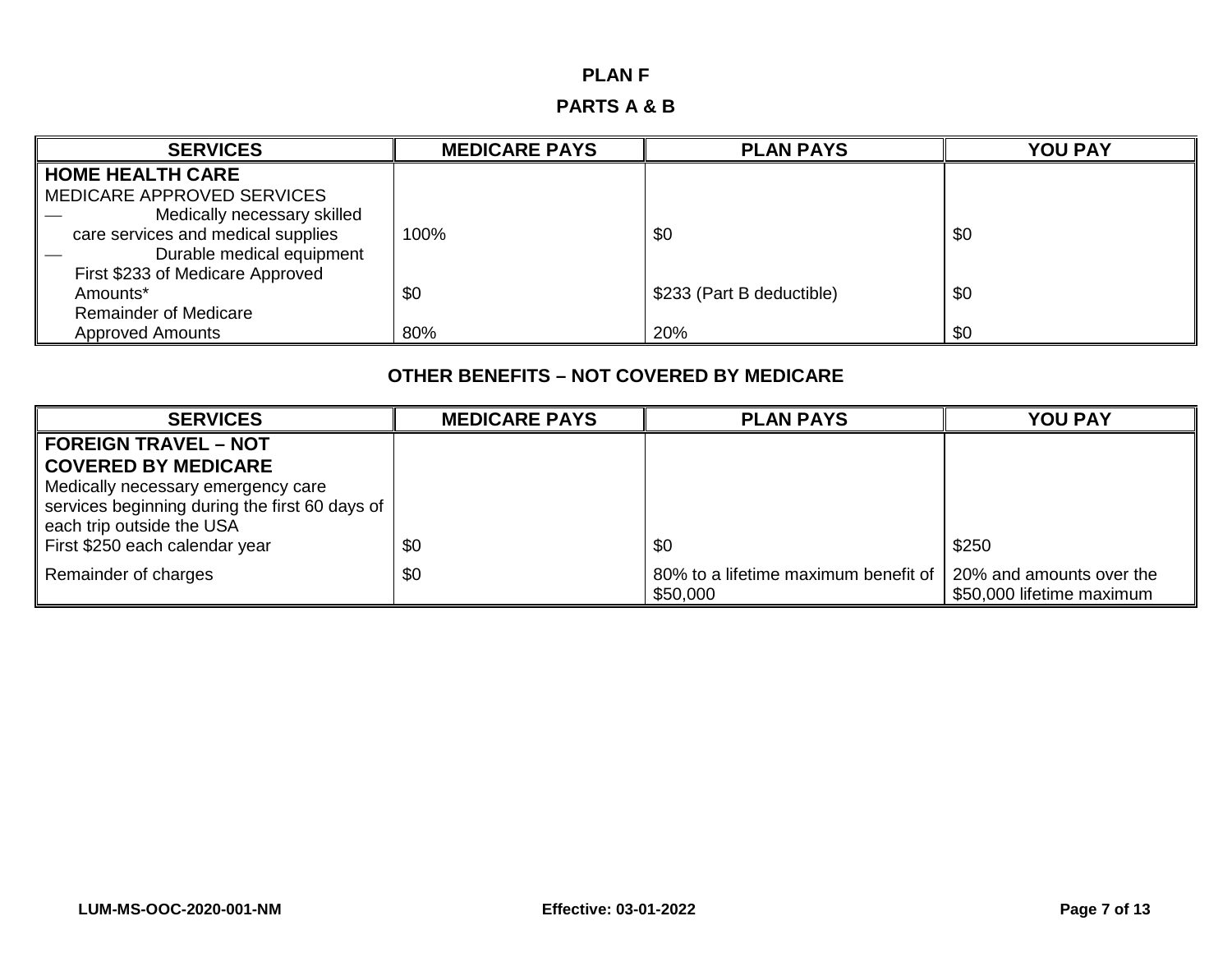## **PLAN G**

## **MEDICARE (PART A) – HOSPITAL SERVICES – PER BENEFIT PERIOD**

\*A benefit period begins on the first day you receive service as an inpatient in a hospital and ends after you have been out of the hospital and have not received skilled care in any other facility for 60 days in a row.

| <b>SERVICES</b>                                                                                                                                                                                                                                                                                                                            | <b>MEDICARE PAYS</b>                                                                              | <b>PLAN PAYS</b>                          | <b>YOU PAY</b>          |
|--------------------------------------------------------------------------------------------------------------------------------------------------------------------------------------------------------------------------------------------------------------------------------------------------------------------------------------------|---------------------------------------------------------------------------------------------------|-------------------------------------------|-------------------------|
| <b>HOSPITALIZATION*</b><br>Semiprivate room and board, general<br>nursing and miscellaneous services and<br>supplies<br>First 60 days                                                                                                                                                                                                      | All but \$1556                                                                                    | \$1556 (Part A deductible)                | \$0                     |
| 61 <sup>st</sup> thru 90 <sup>th</sup> day<br>91 <sup>st</sup> day and after:<br>While using 60 lifetime reserve                                                                                                                                                                                                                           | All but \$389 a day                                                                               | \$389 a day                               | \$0                     |
| days<br>Once lifetime reserve days are<br>used:                                                                                                                                                                                                                                                                                            | All but \$778 a day                                                                               | \$778 a day                               | \$0                     |
| Additional 365 days<br>Beyond the additional 365 days                                                                                                                                                                                                                                                                                      | \$0<br>\$0                                                                                        | 100% of Medicare eligible expenses<br>\$0 | $$0**$<br>All costs     |
| <b>SKILLED NURSING FACILITY CARE*</b><br>You must meet Medicare's requirements,<br>including having been in a hospital for at<br>least 3 days and entered a Medicare-<br>approved facility within 30 days after<br>leaving the hospital<br>First 20 days<br>21 <sup>st</sup> thru 100 <sup>th</sup> day<br>101 <sup>st</sup> day and after | All approved amounts<br>All but \$194.50 a day<br>\$0                                             | \$0<br>Up to \$194.50 a day<br>\$0        | \$0<br>\$0<br>All costs |
| <b>BLOOD</b><br>First 3 pints<br><b>Additional amounts</b>                                                                                                                                                                                                                                                                                 | \$0<br>100%                                                                                       | 3 pints<br>\$0                            | \$0<br>\$0              |
| <b>HOSPICE CARE</b><br>You must meet Medicare's requirements,<br>including a doctor's certification of terminal<br>illness.                                                                                                                                                                                                                | All but very limited copayment/<br>coinsurance for outpatient<br>drugs and inpatient respite care | Medicare<br>copayment/coinsurance         | \$0                     |

**\*\*NOTICE:** When your Medicare Part A hospital benefits are exhausted, the insurer stands in the place of Medicare and will pay whatever amount Medicare would have paid for up to an additional 365 days as provided in the policy's "Core Benefits." During this time the hospital is prohibited from billing you for the balance based on any difference between its billed charges and the amount Medicare would have paid.

**LUM-MS-OOC-2020-001-NM Effective: 03-01-2022 Page 8 of 13**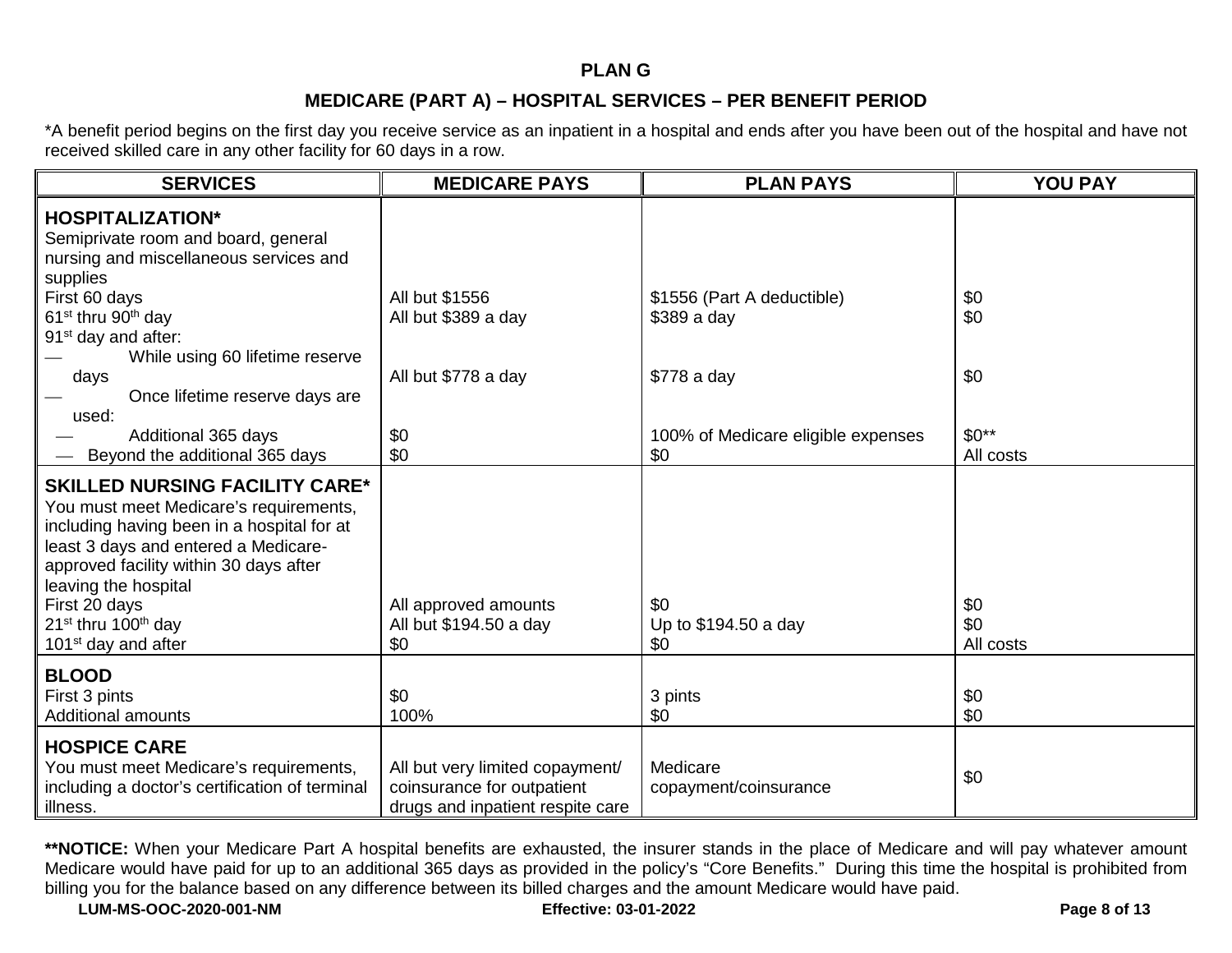### **PLAN G**

## **MEDICARE (PART B) – MEDICAL SERVICES-PER – CALENDAR YEAR**

\*Once you have been billed \$233 of Medicare-approved amounts for covered services (which are noted with an asterisk), your Part B deductible will have been met for the calendar year.

| <b>SERVICES</b>                              | <b>MEDICARE PAYS</b> | <b>PLAN PAYS</b> | <b>YOU PAY</b>            |
|----------------------------------------------|----------------------|------------------|---------------------------|
| <b>MEDICAL EXPENSES -</b>                    |                      |                  |                           |
| IN OR OUT OF THE HOSPITAL AND                |                      |                  |                           |
| OUTPATIENT HOSPITAL TREATMENT,               |                      |                  |                           |
| such as Physician's services, inpatient and  |                      |                  |                           |
| outpatient medical and surgical services and |                      |                  |                           |
| supplies, physical and speech therapy,       |                      |                  |                           |
| diagnostic tests, durable medical equipment, |                      |                  |                           |
| First \$233 of Medicare                      |                      |                  |                           |
| Approved Amounts*                            | \$0                  | \$0              | \$233 (Part B deductible) |
| <b>Remainder of Medicare</b>                 |                      |                  |                           |
| <b>Approved Amounts</b>                      | Generally 80%        | Generally 20%    | \$0                       |
| <b>PART B EXCESS CHARGES (Above</b>          |                      |                  |                           |
| Medicare Approved Amounts)                   | \$0                  | 100%             | \$0                       |
| <b>BLOOD</b>                                 |                      |                  |                           |
| First 3 pints                                | \$0                  | All costs        | \$0                       |
| Next \$233 of Medicare Approved Amounts*     | \$0                  | \$0              | \$233 (Part B deductible) |
| Remainder of Medicare Approved Amounts       | 80%                  | 20%              | \$0                       |
| <b>CLINICAL LABORATORY SERVICES -</b>        |                      |                  |                           |
| <b>TESTS FOR DIAGNOSTIC SERVICES</b>         | 100%                 | \$0              | \$0                       |

(continued)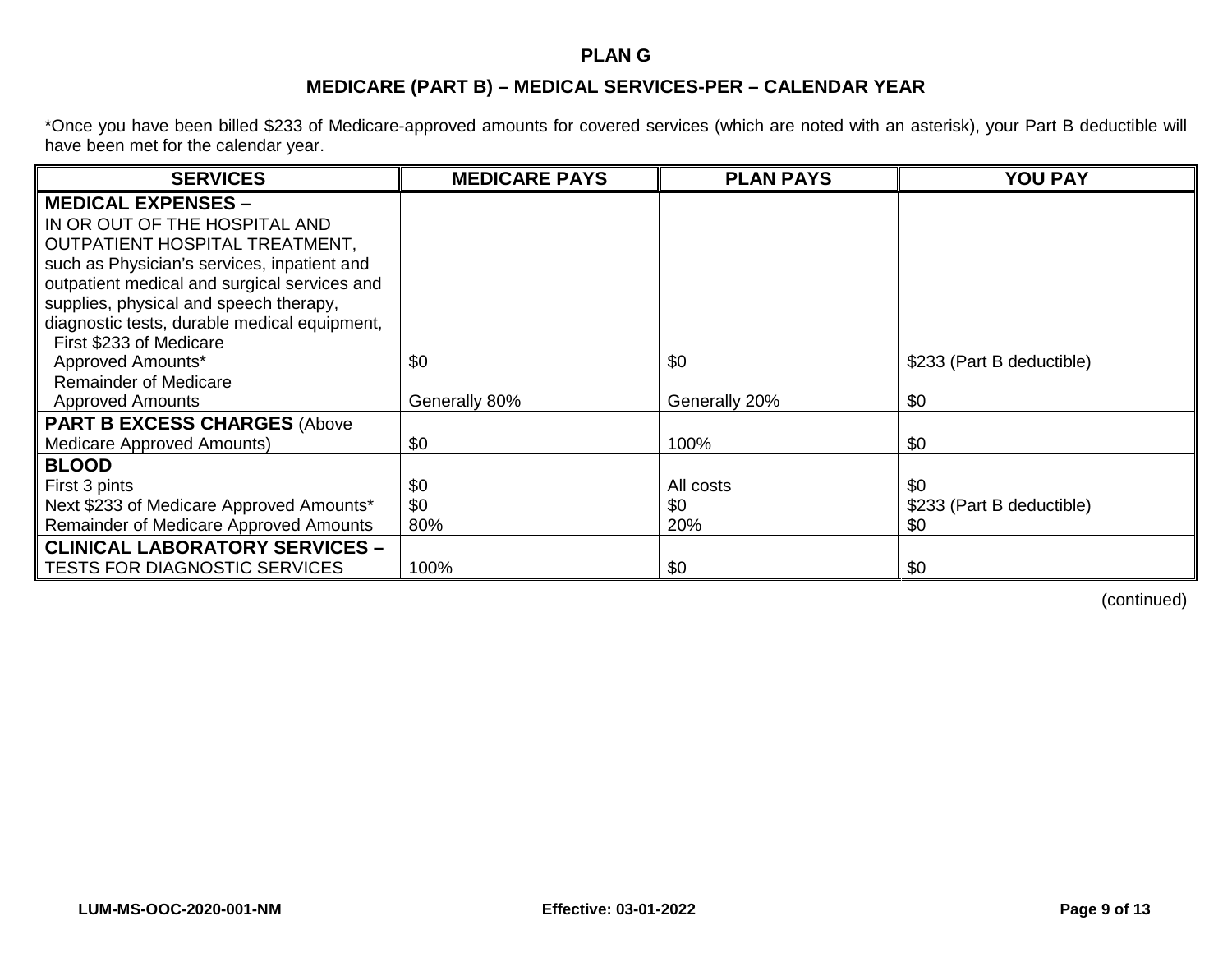## **PLAN G**

## **PARTS A & B**

| <b>SERVICES</b>                  | <b>MEDICARE PAYS</b> | <b>PLAN PAYS</b> | <b>YOU PAY</b>            |
|----------------------------------|----------------------|------------------|---------------------------|
| <b>HOME HEALTH CARE</b>          |                      |                  |                           |
| MEDICARE APPROVED SERVICES       |                      |                  |                           |
| Medically necessary skilled care |                      |                  |                           |
| services and medical supplies    | 100%                 | \$0              | \$0                       |
| Durable medical equipment        |                      |                  |                           |
| First \$233 of Medicare Approved |                      |                  |                           |
| Amounts*                         | \$0                  | \$0              | \$233 (Part B deductible) |
| <b>Remainder of Medicare</b>     |                      |                  |                           |
| <b>Approved Amounts</b>          | 80%                  | 20%              | \$0                       |

## **OTHER BENEFITS – NOT COVERED BY MEDICARE**

| <b>SERVICES</b>                                                                                                                         | <b>MEDICARE PAYS</b> | <b>PLAN PAYS</b>                                  | <b>YOU PAY</b>                                        |
|-----------------------------------------------------------------------------------------------------------------------------------------|----------------------|---------------------------------------------------|-------------------------------------------------------|
| <b>FOREIGN TRAVEL – NOT COVERED</b>                                                                                                     |                      |                                                   |                                                       |
| <b>BY MEDICARE</b><br>Medically necessary emergency care<br>services beginning during the first 60 days<br>of each trip outside the USA |                      |                                                   |                                                       |
| First \$250 each calendar year                                                                                                          | \$0                  | \$0                                               | \$250                                                 |
| <b>Remainder of Charges</b>                                                                                                             | \$0                  | 80% to a lifetime maximum<br>benefit of \$50,000. | 20% and amounts over the \$50,000<br>lifetime maximum |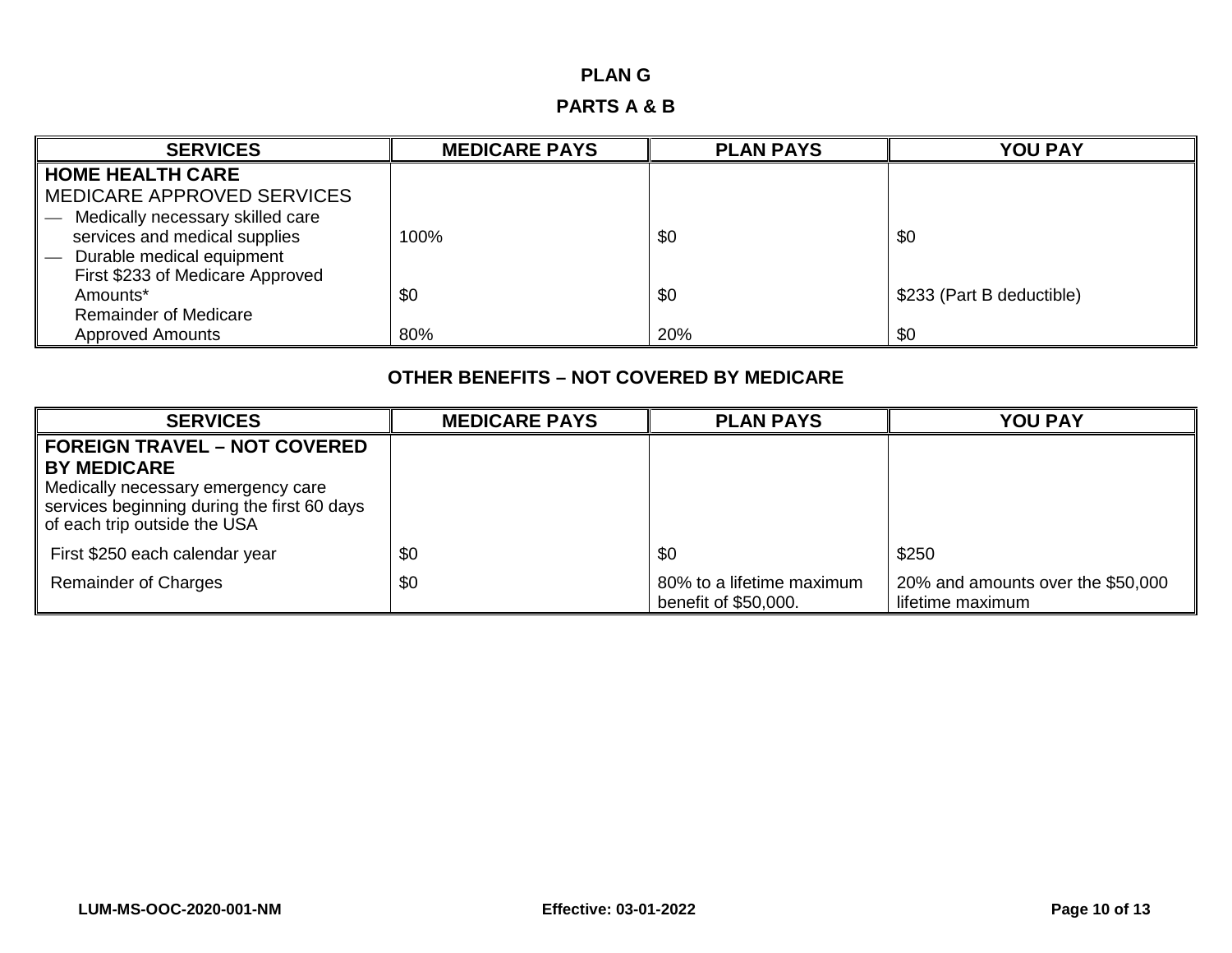#### **PLAN N**

## **MEDICARE (PART A) – HOSPITAL SERVICES – PER BENEFIT PERIOD**

\*A benefit period begins on the first day you receive service as an inpatient in a hospital and ends after you have been out of the hospital and have not received skilled care in any other facility for 60 days in a row.

| <b>SERVICES</b>                                                                                                                                                                                                                                                                                                                            | <b>MEDICARE PAYS</b>                                                                              | <b>PLAN PAYS</b>                          | <b>YOU PAY</b>          |
|--------------------------------------------------------------------------------------------------------------------------------------------------------------------------------------------------------------------------------------------------------------------------------------------------------------------------------------------|---------------------------------------------------------------------------------------------------|-------------------------------------------|-------------------------|
| <b>HOSPITALIZATION*</b><br>Semiprivate room and board, general<br>nursing and miscellaneous services and<br>supplies                                                                                                                                                                                                                       |                                                                                                   |                                           |                         |
| First 60 days<br>61 <sup>st</sup> thru 90 <sup>th</sup> day<br>91 <sup>st</sup> day and after:<br>While using 60 lifetime reserve                                                                                                                                                                                                          | All but \$1556<br>All but \$389 a day                                                             | \$1556 (Part A deductible)<br>\$389 a day | \$0<br>\$0              |
| days<br>Once lifetime reserve days are<br>used:                                                                                                                                                                                                                                                                                            | All but \$778 a day                                                                               | \$778 a day                               | \$0                     |
| Additional 365 days<br>Beyond the additional 365 days                                                                                                                                                                                                                                                                                      | \$0<br>\$0                                                                                        | 100% of Medicare eligible expenses<br>\$0 | $$0**$<br>All costs     |
| <b>SKILLED NURSING FACILITY CARE*</b><br>You must meet Medicare's requirements,<br>including having been in a hospital for at<br>least 3 days and entered a Medicare-<br>approved facility within 30 days after<br>leaving the hospital<br>First 20 days<br>21 <sup>st</sup> thru 100 <sup>th</sup> day<br>101 <sup>st</sup> day and after | All approved amounts<br>All but \$194.50 a day<br>\$0                                             | \$0<br>Up to \$194.50 a day<br>\$0        | \$0<br>\$0<br>All costs |
| <b>BLOOD</b><br>First 3 pints<br><b>Additional amounts</b>                                                                                                                                                                                                                                                                                 | \$0<br>100%                                                                                       | 3 pints<br>\$0                            | \$0<br>\$0              |
| <b>HOSPICE CARE</b><br>You must meet Medicare's requirements,<br>including a doctor's certification of terminal<br>illness.                                                                                                                                                                                                                | All but very limited copayment/<br>coinsurance for outpatient<br>drugs and inpatient respite care | Medicare<br>copayment/coinsurance         | \$0                     |

**\*\*NOTICE:** When your Medicare Part A hospital benefits are exhausted, the insurer stands in the place of Medicare and will pay whatever amount Medicare would have paid for up to an additional 365 days as provided in the policy's "Core Benefits." During this time the hospital is prohibited from billing you for the balance based on any difference between its billed charges and the amount Medicare would have paid.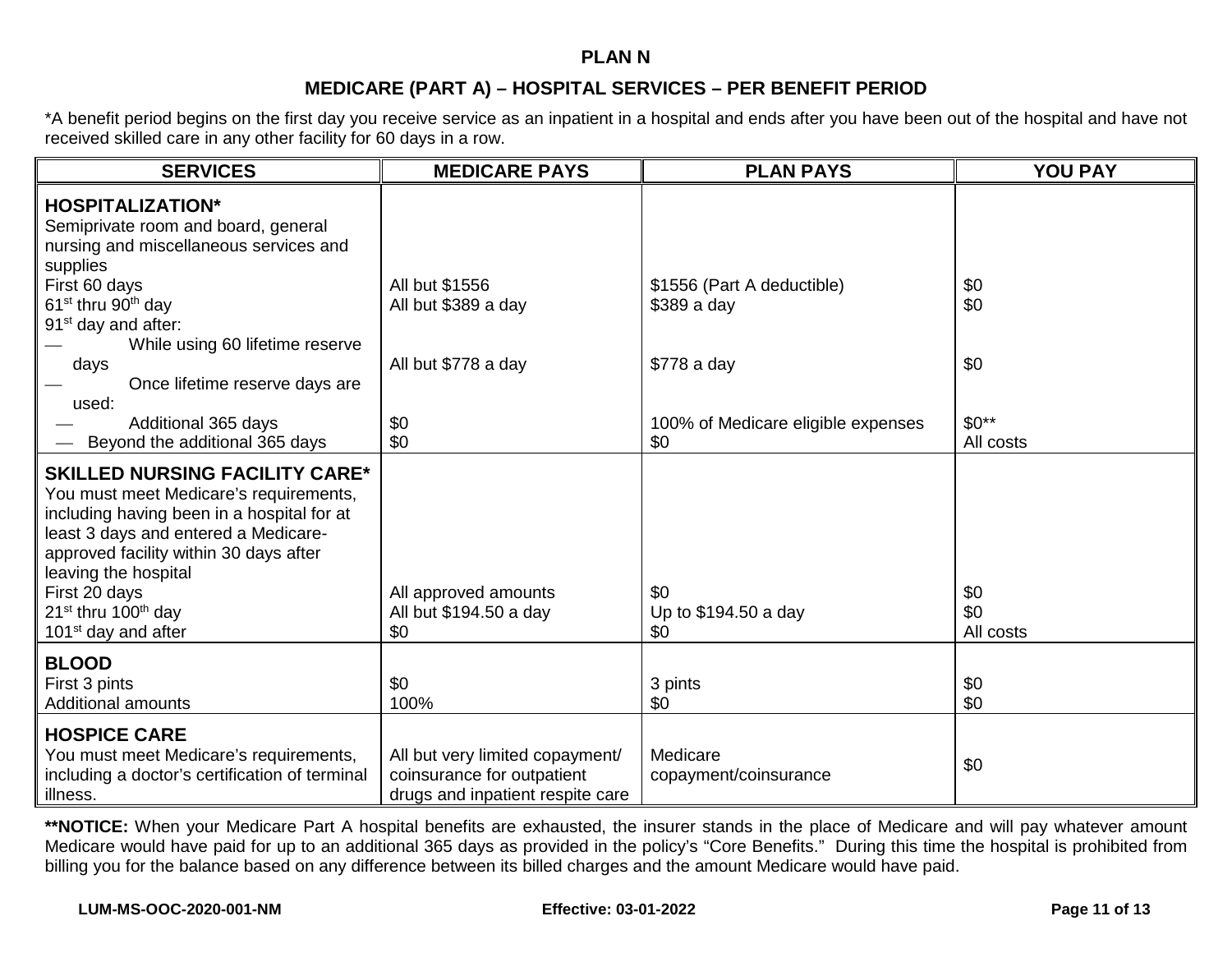## **PLAN N**

## **MEDICARE (PART B) – MEDICAL SERVICES – PER CALENDAR YEAR**

\*Once you have been billed \$233 of Medicare-approved amounts for covered services (which are noted with an asterisk), your Part B deductible will have been met for the calendar year.

| <b>SERVICES</b>                                                                                                                                                                                                                                                                              | <b>MEDICARE PAYS</b> | <b>PLAN PAYS</b>                                                                                                                                                                                                                                                   | <b>YOU PAY</b>                                                                                                                                                                                                                           |
|----------------------------------------------------------------------------------------------------------------------------------------------------------------------------------------------------------------------------------------------------------------------------------------------|----------------------|--------------------------------------------------------------------------------------------------------------------------------------------------------------------------------------------------------------------------------------------------------------------|------------------------------------------------------------------------------------------------------------------------------------------------------------------------------------------------------------------------------------------|
| <b>MEDICAL EXPENSES -</b><br>IN OR OUT OF THE HOSPITAL AND<br><b>OUTPATIENT HOSPITAL TREATMENT, such</b><br>as Physician's services, inpatient and<br>outpatient medical and surgical services and<br>supplies, physical and speech therapy,<br>diagnostic tests, durable medical equipment, |                      |                                                                                                                                                                                                                                                                    |                                                                                                                                                                                                                                          |
| First \$233 of Medicare<br>Approved Amounts*                                                                                                                                                                                                                                                 | \$0                  | \$0                                                                                                                                                                                                                                                                | \$233 (Part B deductible)                                                                                                                                                                                                                |
| <b>Remainder of Medicare</b><br><b>Approved Amounts</b>                                                                                                                                                                                                                                      | Generally 80%        | Balance, other than up to \$20<br>per office visit and up to \$50<br>per emergency room visit. The<br>copayment of up to \$50 is<br>waived if<br>the insured is<br>admitted to any hospital and<br>the emergency visit is covered<br>as a Medicare Part A expense. | Up to \$20 per office visit and up to<br>\$50 per emergency room visit. The<br>copayment of up to \$50 is waived if<br>the insured is admitted to any<br>hospital and the emergency visit is<br>covered as a Medicare Part A<br>expense. |
| <b>PART B EXCESS CHARGES</b>                                                                                                                                                                                                                                                                 |                      |                                                                                                                                                                                                                                                                    |                                                                                                                                                                                                                                          |
| (Above Medicare Approved Amounts)                                                                                                                                                                                                                                                            | \$0                  | \$0                                                                                                                                                                                                                                                                | All costs                                                                                                                                                                                                                                |
| <b>BLOOD</b><br>First 3 pints<br>Next \$233 of Medicare Approved Amounts*<br>Remainder of Medicare Approved Amounts<br><b>CLINICAL LABORATORY SERVICES -</b>                                                                                                                                 | \$0<br>\$0<br>80%    | All costs<br>\$0<br>20%                                                                                                                                                                                                                                            | \$0<br>\$233 (Part B deductible)<br>\$0                                                                                                                                                                                                  |
| <b>TESTS FOR DIAGNOSTIC SERVICES</b>                                                                                                                                                                                                                                                         | 100%                 | \$0                                                                                                                                                                                                                                                                | \$0                                                                                                                                                                                                                                      |

(continued)